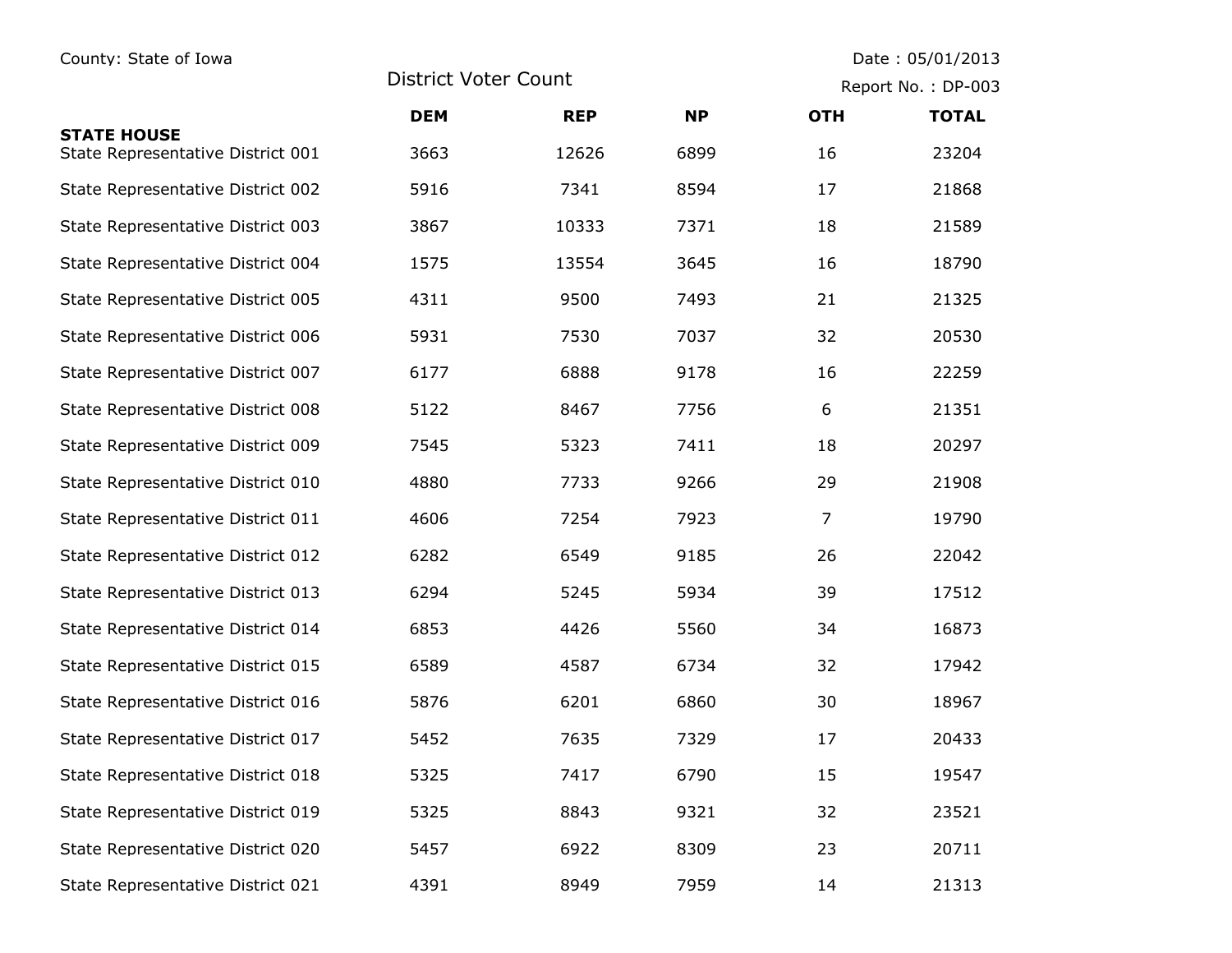| State Representative District 022 | <b>DEM</b><br>5107 | <b>REP</b><br>10783 | <b>NP</b><br>6926 | <b>OTH</b><br>15 | <b>TOTAL</b><br>22831 |
|-----------------------------------|--------------------|---------------------|-------------------|------------------|-----------------------|
| State Representative District 023 | 4350               | 10181               | 7258              | 20               | 21809                 |
| State Representative District 024 | 3889               | 9156                | 6851              | 18               | 19914                 |
| State Representative District 025 | 6299               | 7968                | 8049              | 27               | 22343                 |
| State Representative District 026 | 7049               | 7023                | 7508              | 30               | 21610                 |
| State Representative District 027 | 5844               | 6632                | 7502              | 22               | 20000                 |
| State Representative District 028 | 6116               | 7386                | 7806              | 16               | 21324                 |
| State Representative District 029 | 8573               | 5999                | 7602              | 16               | 22190                 |
| State Representative District 030 | 6816               | 7159                | 6773              | 32               | 20780                 |
| State Representative District 031 | 7880               | 4564                | 5637              | 29               | 18110                 |
| State Representative District 032 | 8279               | 2773                | 4844              | 48               | 15944                 |
| State Representative District 033 | 8152               | 3332                | 5240              | 45               | 16769                 |
| State Representative District 034 | 8808               | 3846                | 5869              | 67               | 18590                 |
| State Representative District 035 | 7899               | 2236                | 4526              | 38               | 14699                 |
| State Representative District 036 | 9689               | 5308                | 6108              | 62               | 21167                 |
| State Representative District 037 | 5837               | 9071                | 7247              | 45               | 22200                 |
| State Representative District 038 | 6544               | 6824                | 6504              | 40               | 19912                 |
| State Representative District 039 | 5918               | 8919                | 7234              | 43               | 22114                 |
| State Representative District 040 | 6739               | 7810                | 6175              | 26               | 20750                 |
| State Representative District 041 | 10422              | 5198                | 5622              | 66               | 21308                 |
| State Representative District 042 | 6859               | 7657                | 6593              | 52               | 21161                 |
| State Representative District 043 | 7164               | 8060                | 5882              | 30               | 21136                 |
| State Representative District 044 | 5260               | 8864                | 9760              | 24               | 23908                 |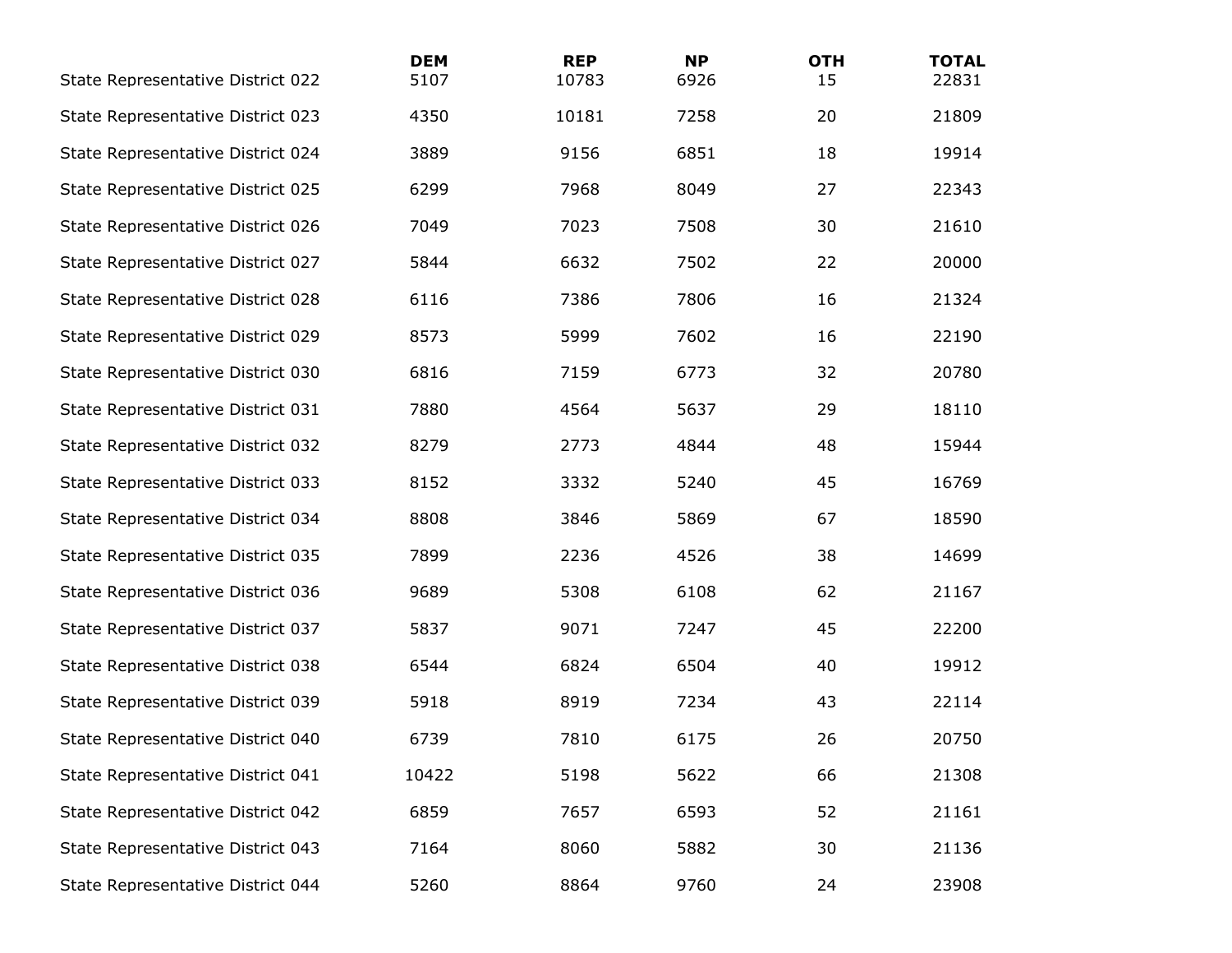| State Representative District 045 | <b>DEM</b><br>7372 | <b>REP</b><br>5425 | <b>NP</b><br>8878 | <b>OTH</b><br>112 | <b>TOTAL</b><br>21787 |
|-----------------------------------|--------------------|--------------------|-------------------|-------------------|-----------------------|
| State Representative District 046 | 7162               | 5642               | 8745              | 145               | 21694                 |
| State Representative District 047 | 6562               | 6727               | 8256              | 27                | 21572                 |
| State Representative District 048 | 6129               | 7197               | 8299              | 22                | 21647                 |
| State Representative District 049 | 5021               | 7355               | 8375              | 30                | 20781                 |
| State Representative District 050 | 4348               | 9303               | 7764              | 25                | 21440                 |
| State Representative District 051 | 5826               | 6517               | 8413              | 14                | 20770                 |
| State Representative District 052 | 6702               | 5358               | 9334              | 16                | 21410                 |
| State Representative District 053 | 7602               | 4801               | 9107              | 14                | 21524                 |
| State Representative District 054 | 4489               | 8680               | 8175              | 17                | 21361                 |
| State Representative District 055 | 6174               | 7020               | 7888              | 40                | 21122                 |
| State Representative District 056 | 5362               | 7298               | 7917              | 12                | 20589                 |
| State Representative District 057 | 7647               | 5980               | 8590              | 21                | 22238                 |
| State Representative District 058 | 8131               | 4797               | 9391              | 21                | 22340                 |
| State Representative District 059 | 6258               | 5704               | 8891              | 96                | 20949                 |
| State Representative District 060 | 6447               | 7336               | 8656              | 30                | 22469                 |
| State Representative District 061 | 7580               | 4247               | 7687              | 17                | 19531                 |
| State Representative District 062 | 9613               | 2575               | 7188              | 28                | 19404                 |
| State Representative District 063 | 5335               | 6726               | 9900              | 26                | 21987                 |
| State Representative District 064 | 6001               | 4733               | 8775              | 15                | 19524                 |
| State Representative District 065 | 9556               | 4912               | 7281              | 51                | 21800                 |
| State Representative District 066 | 7694               | 6410               | 8001              | 48                | 22153                 |
| State Representative District 067 | 6162               | 7376               | 8524              | 37                | 22099                 |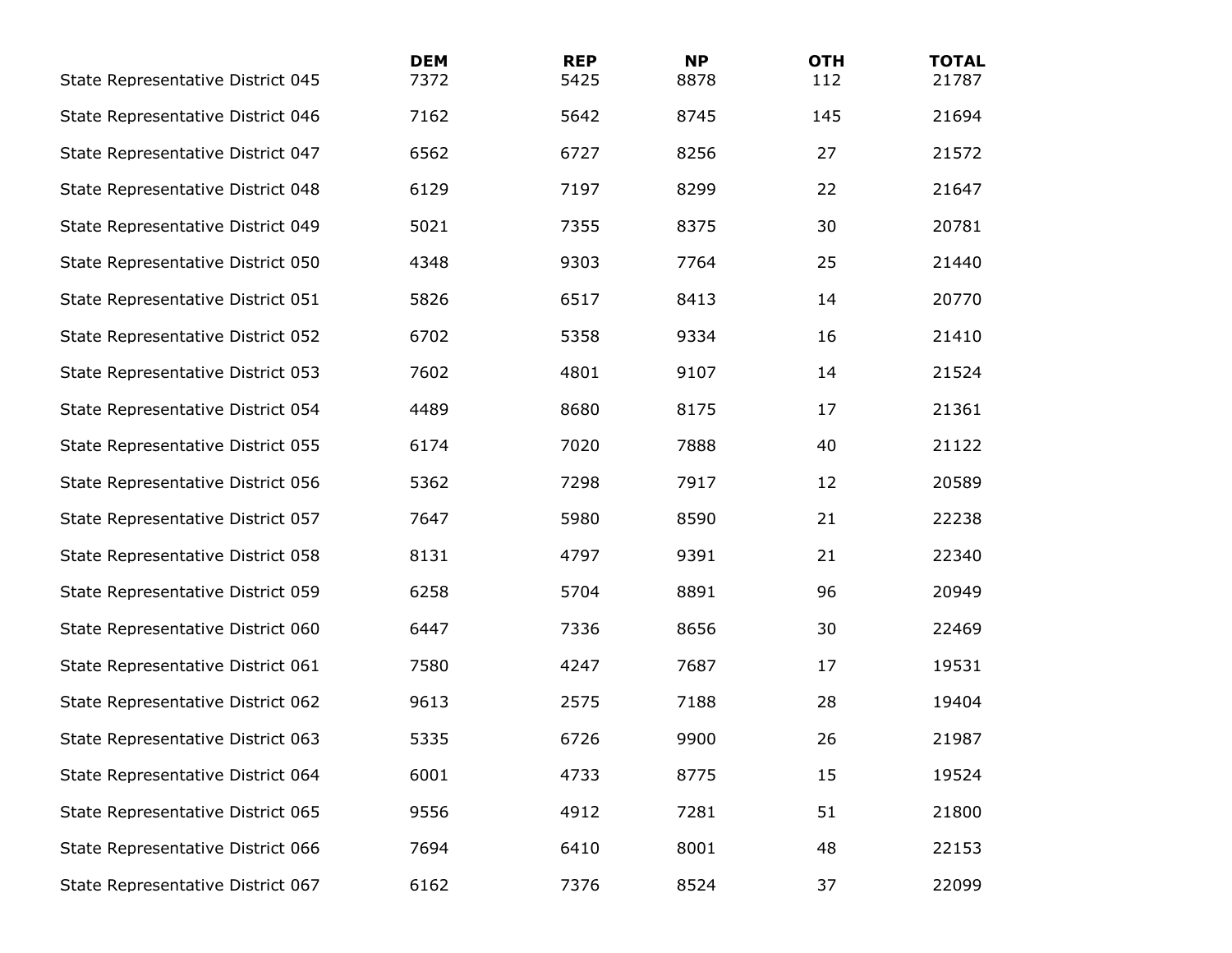| State Representative District 068 | <b>DEM</b><br>6986 | <b>REP</b><br>6447 | <b>NP</b><br>8786 | <b>OTH</b><br>49 | <b>TOTAL</b><br>22268 |
|-----------------------------------|--------------------|--------------------|-------------------|------------------|-----------------------|
| State Representative District 069 | 8381               | 4059               | 8416              | 58               | 20914                 |
| State Representative District 070 | 8710               | 5125               | 8186              | 37               | 22058                 |
| State Representative District 071 | 6205               | 5543               | 7179              | 11               | 18938                 |
| State Representative District 072 | 6045               | 6658               | 8766              | 18               | 21487                 |
| State Representative District 073 | 6837               | 6012               | 8249              | 36               | 21134                 |
| State Representative District 074 | 9707               | 4658               | 7291              | 61               | 21717                 |
| State Representative District 075 | 5686               | 6088               | 9412              | 20               | 21206                 |
| State Representative District 076 | 7004               | 6712               | 9312              | 34               | 23062                 |
| State Representative District 077 | 7996               | 5663               | 8697              | 29               | 22385                 |
| State Representative District 078 | 5352               | 7676               | 7408              | 26               | 20462                 |
| State Representative District 079 | 4414               | 9748               | 7463              | 24               | 21649                 |
| State Representative District 080 | 6649               | 6830               | 7429              | 18               | 20926                 |
| State Representative District 081 | 8565               | 4575               | 6358              | 17               | 19515                 |
| State Representative District 082 | 6691               | 7055               | 7127              | 70               | 20943                 |
| State Representative District 083 | 9023               | 3605               | 7277              | 32               | 19937                 |
| State Representative District 084 | 4976               | 7555               | 7867              | 19               | 20417                 |
| State Representative District 085 | 13111              | 5145               | 11142             | 206              | 29604                 |
| State Representative District 086 | 11771              | 4356               | 10050             | 134              | 26311                 |
| State Representative District 087 | 9687               | 4290               | 7084              | 25               | 21086                 |
| State Representative District 088 | 6404               | 6375               | 7561              | 11               | 20351                 |
| State Representative District 089 | 8036               | 4775               | 9547              | 20               | 22378                 |
| State Representative District 090 | 9140               | 3121               | 8933              | 31               | 21225                 |